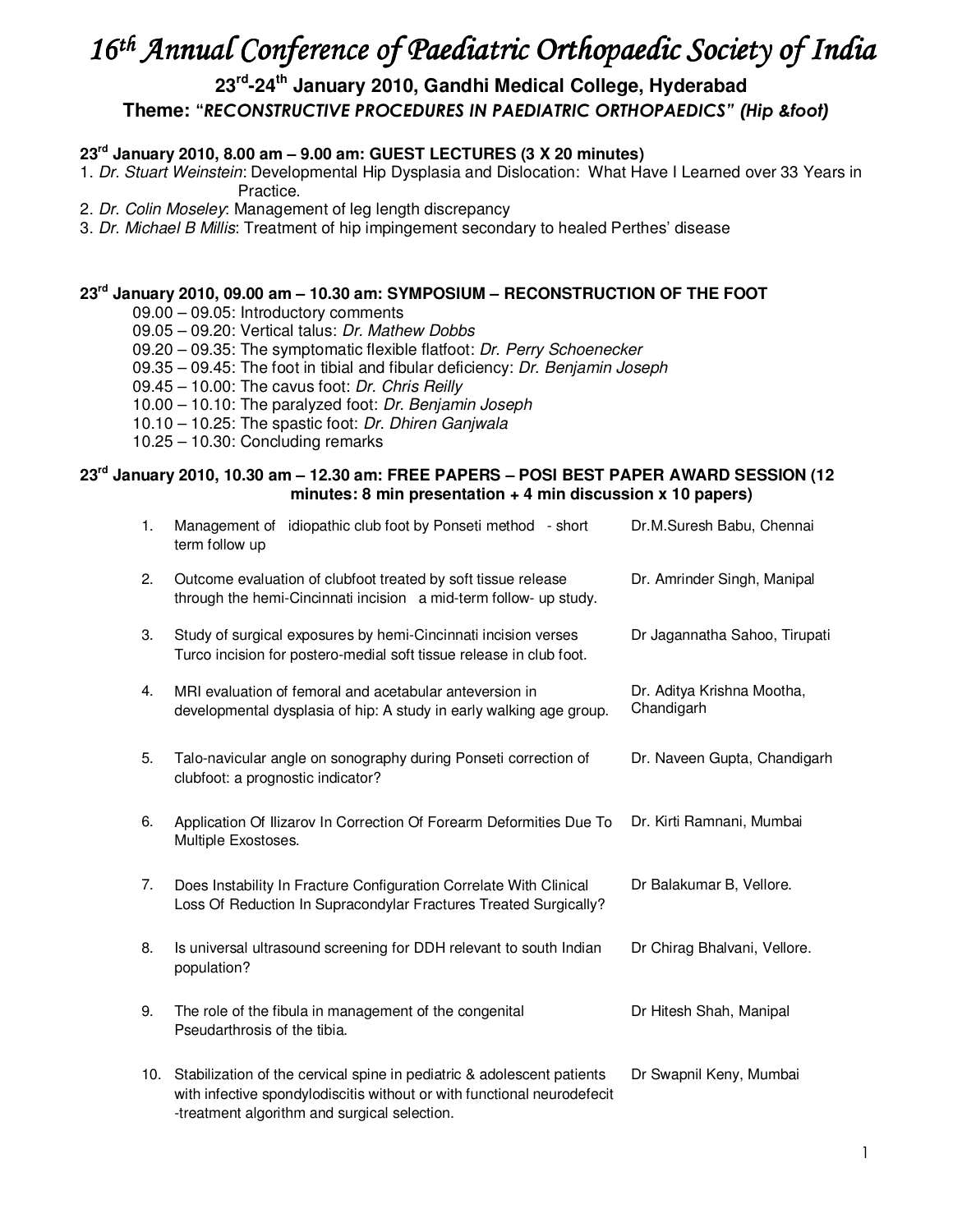## **23rd January 2010, 12.30 pm – 1.00 pm: LUNCH**

## **23rd January 2010, 1.00 pm – 2.00 pm: INTERACTIVE CASE DISCUSSION – TREATMENT DILEMMAS**

## **23rd January 2010, 2.00 pm – 3.00 pm: GUEST LECTURES (3 x 20 minutes)**

1. Dr. Mathew B Dobbs: Role of surgery in the modern day treatment of clubfoot

2. Dr. Chris Reilly: Management of Paediatric ACL injuries

3. Dr. Young Jo Kim: Treatment of unstable SCFE using the modified Dunn technique

## **23rd January 2010, 3.00 pm – 4.00 pm: FREE PAPERS SESSION -1 (8 minutes: 5 min presentation + 3 min discussion x 7 papers)**

- 1. Congenital pseudarthrosis of tibia. Multimodal treatment with the Dr Milind M Chaudhary. Ilizarov technique.
- 2. Management of bone loss in children secondary to pyogenic osteomyelitis of long bones Dr. Harish. P, Vellore 3. Analysis of outcomes and complications after femoral lengthening in children Dr. PN Gupta, Chandigarh 4. Stature lengthening in skeletal dysplasia **Dr. Sanjay Chilbule**, Vellore 5. Supra-supracondylar fractures of humerus in children. Dr Sujit Kumar Tripathy, **Chandigarh** 6. Modified French osteotomy for cubitus varus deformity-our experience Dr. Penigalapati Hemanth Kumar, Tirupathi 7. Recurrence after surgery for equinus foot deformity in children Dr Durga Nagaraju K, Wilmington
- with cerebral palsy- assessment of predisposing factors for recurrence in a long term follow-up study.

## **23rd January 2010, 4.00 pm – 5.00 pm: INTERACTIVE CASE DISCUSSION – COMPLICATIONS**

## **5.00 pm – 6.00 pm: EVIDENCE-BASED ORTHOPAEDICS**

- 1. Dr. Kishore Mulpuri: Evidence-based Orthopaedics
- 2. Dr. Stuart Weinstein: Evidence-based Research in Orthopaedics
- 3. Dr. Colin Moseley: Evidence-based Medicine: The dark side

## **24th January 2010, 8.00 am – 9.00 am: GUEST LECTURES (3 X 20 minutes)**

- 1. Dr: Sanjeev Sabharwal: Treatment options for Blount's disease
- 2. Mr. Bruce Foster: Physeal surgery experimental and clinical results
- 3. Dr. Perry Schoenecker: Non-osteotomy treatment of Perthes' disease

## **24th January 2010, 9.00 am – 10.00 am: FREE PAPERS SESSION -2 (8 minutes: 5 min presentation + 3 min discussion x 7 papers)**

| 8. | The mode of inheritance and other variables in idiopathic talipes<br>equinovarus.                                       | Dr. R. S. Kulkarni, Sindhudurg. |
|----|-------------------------------------------------------------------------------------------------------------------------|---------------------------------|
| 9. | Evaluation of clubfeet treated by Ponseti's technique - An analysis of<br>form, function & radiology at 2 yrs follow-up | Dr K Venkatadass, Coimbatore    |
|    | 10. Neglected idiopathic CTEV in school going children                                                                  | Dr. K. Meenakshi Sundaram,      |